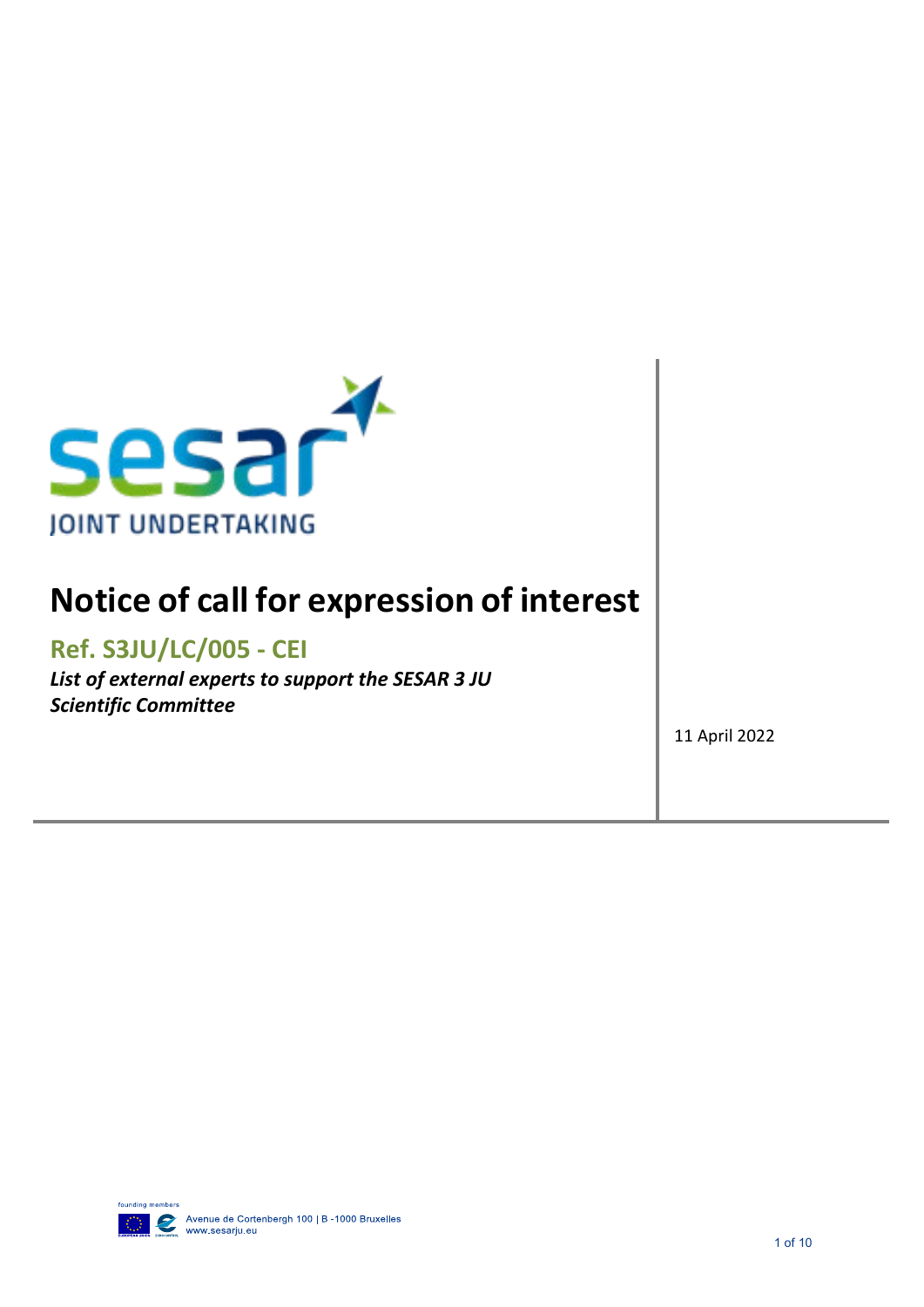## **Table of Contents**

| $\mathbf{1}$            |                                                                |                                                                                                     |  |  |  |  |
|-------------------------|----------------------------------------------------------------|-----------------------------------------------------------------------------------------------------|--|--|--|--|
|                         | 1.1<br>1.2                                                     |                                                                                                     |  |  |  |  |
| $\overline{2}$          |                                                                |                                                                                                     |  |  |  |  |
|                         | 2.1<br>2.2<br>2.3<br>2.4<br>2.5<br>2.6                         |                                                                                                     |  |  |  |  |
| $\overline{\mathbf{3}}$ |                                                                |                                                                                                     |  |  |  |  |
|                         | 3.1<br>3.2<br>3.3<br>3.3.1<br>3.3.2<br>3.3.3<br>3.3.4<br>3.3.5 | Submission of Application for call for expression of interest and evaluation of candidates proposed |  |  |  |  |
| 4                       |                                                                |                                                                                                     |  |  |  |  |
|                         | 4.1<br>4.2<br>4.3                                              |                                                                                                     |  |  |  |  |
| 5                       |                                                                |                                                                                                     |  |  |  |  |
| 6                       |                                                                |                                                                                                     |  |  |  |  |
| 7                       |                                                                |                                                                                                     |  |  |  |  |
| 8                       |                                                                |                                                                                                     |  |  |  |  |

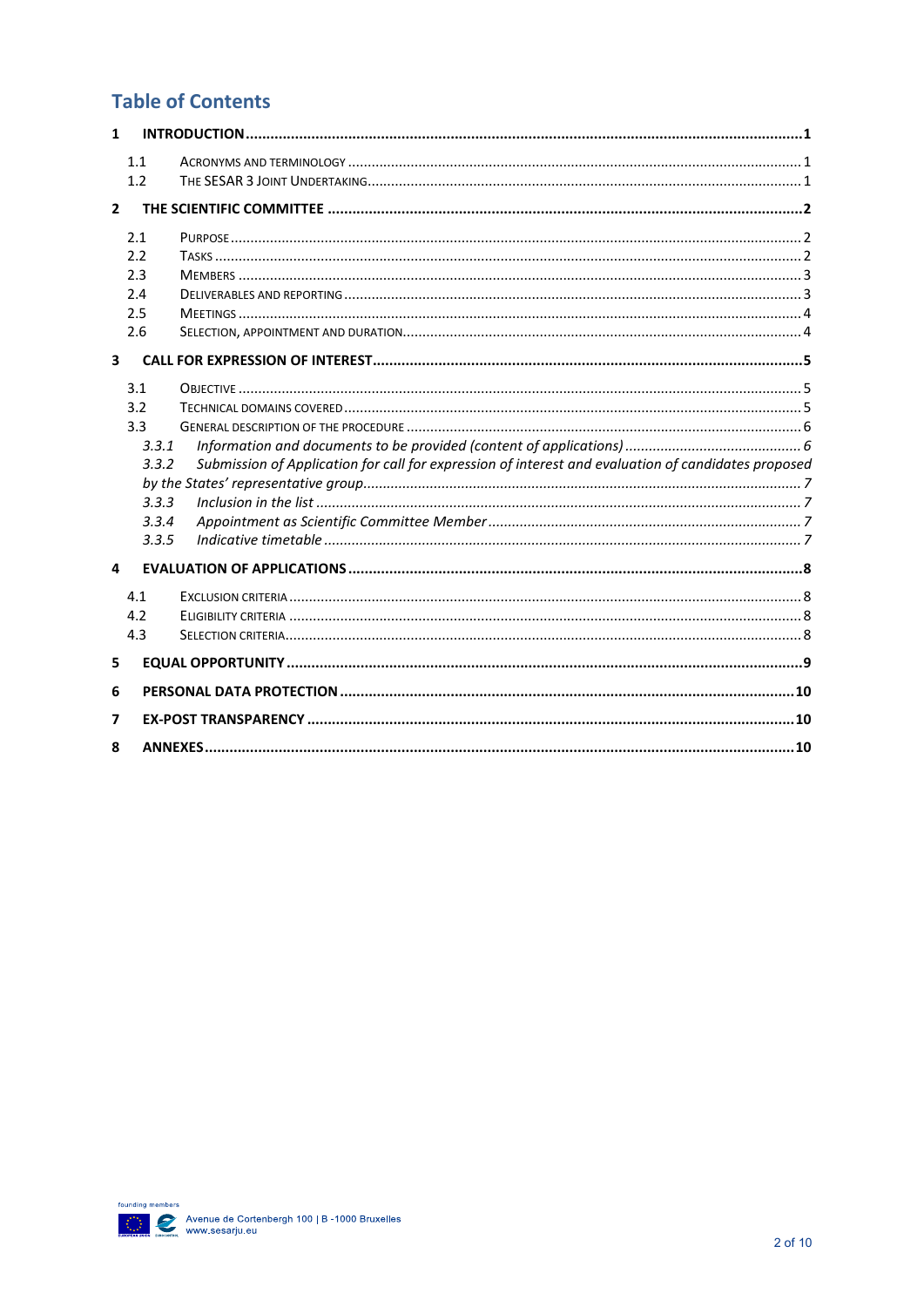## <span id="page-2-0"></span>**1 INTRODUCTION**

#### **1.1 Acronyms and terminology**

<span id="page-2-1"></span>

| <b>ATM</b>             | Air Traffic Management                                               |
|------------------------|----------------------------------------------------------------------|
| <b>ATFM</b>            | Air Traffic Flow Management                                          |
| <b>ATM Master Plan</b> | ATM Master Plan (available at https://www.sesarju.eu/masterplan2020) |
| <b>CEI</b>             | Call for Expression of Interest                                      |
| EC                     | <b>European Commission</b>                                           |
| <b>ECAC</b>            | <b>European Civil Aviation Conference</b>                            |
| <b>ED</b>              | <b>Executive Director</b>                                            |
| <b>ER</b>              | Exploratory research                                                 |
| <b>EU</b>              | <b>European Union</b>                                                |
| <b>EUROCONTROL</b>     | European Organisation for the Safety of Air Navigation               |
| <b>SBA</b>             | Single Basic Act <sup>1</sup>                                        |
| <b>SC</b>              | <b>SESAR 3 JU Scientific Committee</b>                               |
| <b>SES</b>             | Single European Sky                                                  |
| <b>SESAR</b>           | Single European Sky ATM Research                                     |
| <b>SESAR YSA</b>       | <b>SESAR Young Scientist Award</b>                                   |
| <b>SESAR 3 JU</b>      | <b>SESAR 3 Joint Undertaking</b>                                     |
| <b>SME</b>             | <b>Small and Medium Enterprises</b>                                  |
| <b>SRIA</b>            | Strategic Research and Innovation Agenda                             |
| <b>UTM</b>             | Unmanned aircraft systems Traffic Management                         |

## <span id="page-2-2"></span>**1.2 The SESAR 3 Joint Undertaking**

The SESAR 3 Joint Undertaking (hereinafter SESAR 3 JU) was established by Council Regulation (EU) 2021/2085 of 19 November 2021 ("Single Basic Act").

In accordance with Article 142(2) of the Single Basic Act and in complement to the modernisation of the European ATM system through the coordination and concentration of all relevant research and development efforts, the specific objectives of the SESAR 3 JU are to:

- *(a) "develop a research and innovation ecosystem covering the entire ATM and U-space airspace value chains allowing to build the Digital European Sky defined in the European ATM Master plan, enabling the collaboration and coordination needed between air navigation services providers and airspace users to ensure a single harmonised Union ATM system for both manned and unmanned operations;*
- *(b) develop and validate ATM solutions supporting high levels of automation;*

<span id="page-2-3"></span><sup>&</sup>lt;sup>1</sup> Council Regulation (EU) 2021/2085 of 19 November 2021, establishing the Joint Undertakings under Horizon Europe and repealing Regulations (EC) No 219/2007, (EU) No 557/2014, (EU) No 558/2014, (EU) No 559/2014, (EU) No 560/2014, (EU) No 561/2014 and (EU) No 642/2014



 $\overline{a}$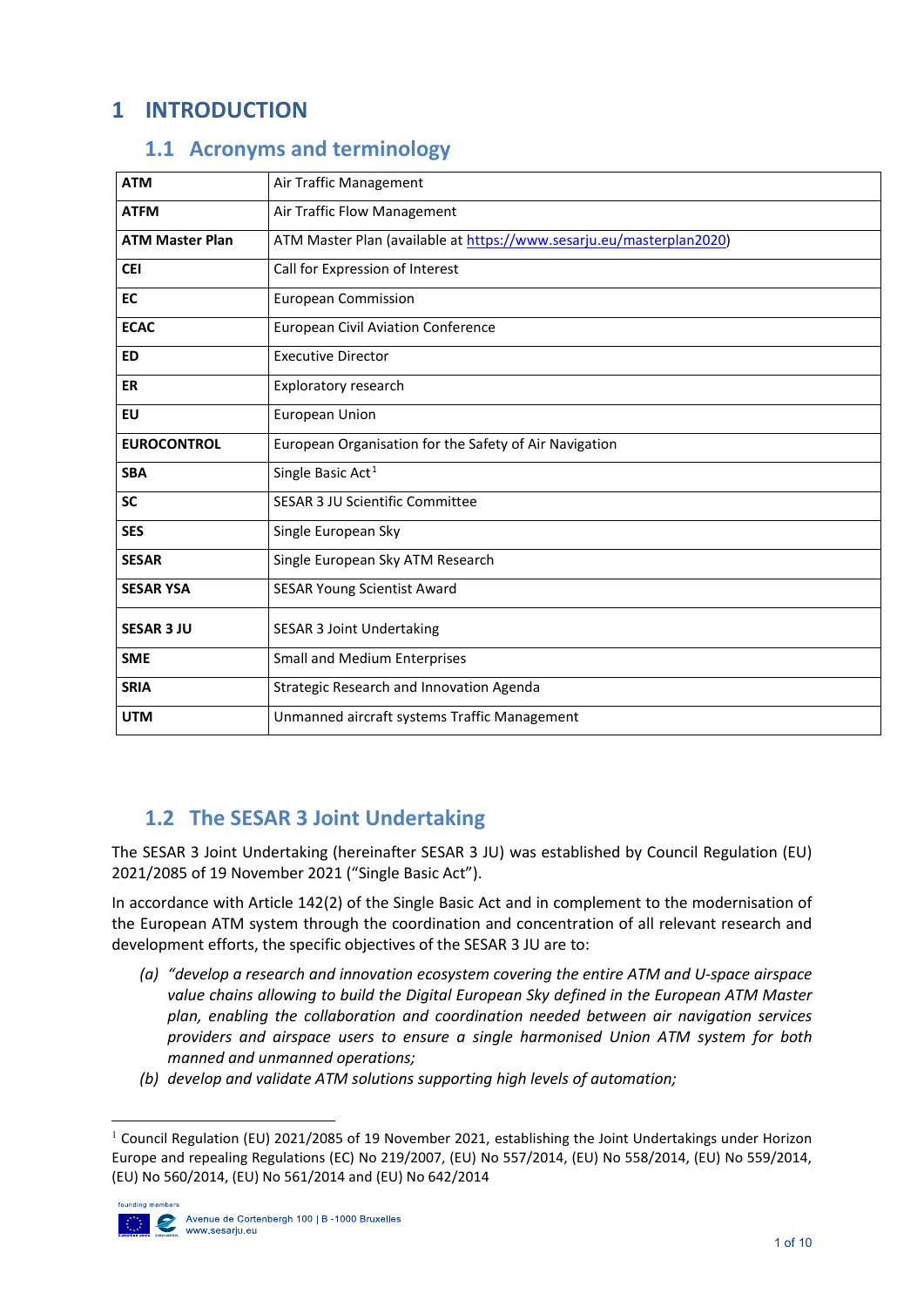- *(c) develop and validate the technical architecture of the Digital European Sky;*
- *(d) support an accelerated market deployment of innovative solutions through demonstrators;*
- *(e) coordinate the prioritisation and planning for the Union's ATM modernisation efforts, based on a consensus-led process among the ATM stakeholders;*
- *(f) facilitate the development of standards for the industrialisation of SESAR solutions."*

For this purpose, as per Article 143 of the Single Basic Act, the SESAR 3 JU will:

- *(a) "coordinate the tasks of the Single European Sky ATM Research definition phase, monitor the implementation of the SESAR project and amend, where necessary, the European ATM Master Plan;*
- *(b) implement the research and development aspects of the European ATM Master Plan, in particular by:*
	- *(i) organising, coordinating and monitoring the work of the SESAR development phase in accordance with the European ATM Master Plan, including low TRLs (0 to 2) research and innovation activities;*
	- *(ii) delivering SESAR solutions, which are deployable outputs of the SESAR development phase introducing new or improved standardised and interoperable operational procedures or technologies;*
	- *iii) ensuring the involvement of the civil and military stakeholders of the aviation sector, in particular air navigation service providers, airspace users, professional staff associations, airports, manufacturing industry and the relevant scientific institutions and scientific community;*
- *(c) facilitate an accelerated market uptake of SESAR solutions […]."*

## <span id="page-3-1"></span><span id="page-3-0"></span>**2 THE SCIENTIFIC COMMITTEE**

#### **2.1 Purpose**

Articles 21(1)(a) and (4), 148(d) and 154 of the SBA refer to the Scientific Advisory Body of the SESAR 3 JU to be known as 'the Scientific Committee' (hereinafter referred to as SC).

The purpose of the SC is to provide advice and recommendations to the SESAR 3 JU Governing Board (hereinafter referred to as GB) on the progress of the implementation of the SESAR 3 Research Programme, in particular on its implementation, monitoring and evaluation of research activities including the necessary bridge between the SESAR 3 Exploratory Programme and Industrial Research Activities.

#### <span id="page-3-2"></span>**2.2 Tasks**

According to Articles 17(2)(n), 21(7) and 154(4) and (5) of the SBA, the SC shall carry out the following tasks:

- a) advise on the scientific priorities to be addressed in the work programmes including on the scope of calls for proposals, in line with the Strategic Research and Innovation Agenda and the Horizon Europe strategic planning and on the annual additional activity plan;
- b) advise on the scientific achievements to be described in the annual activity report;
- c) suggest, in view of the progress of the Strategic Research and Innovation Agenda and individual actions, corrective measures or re-orientations to the GB, where necessary

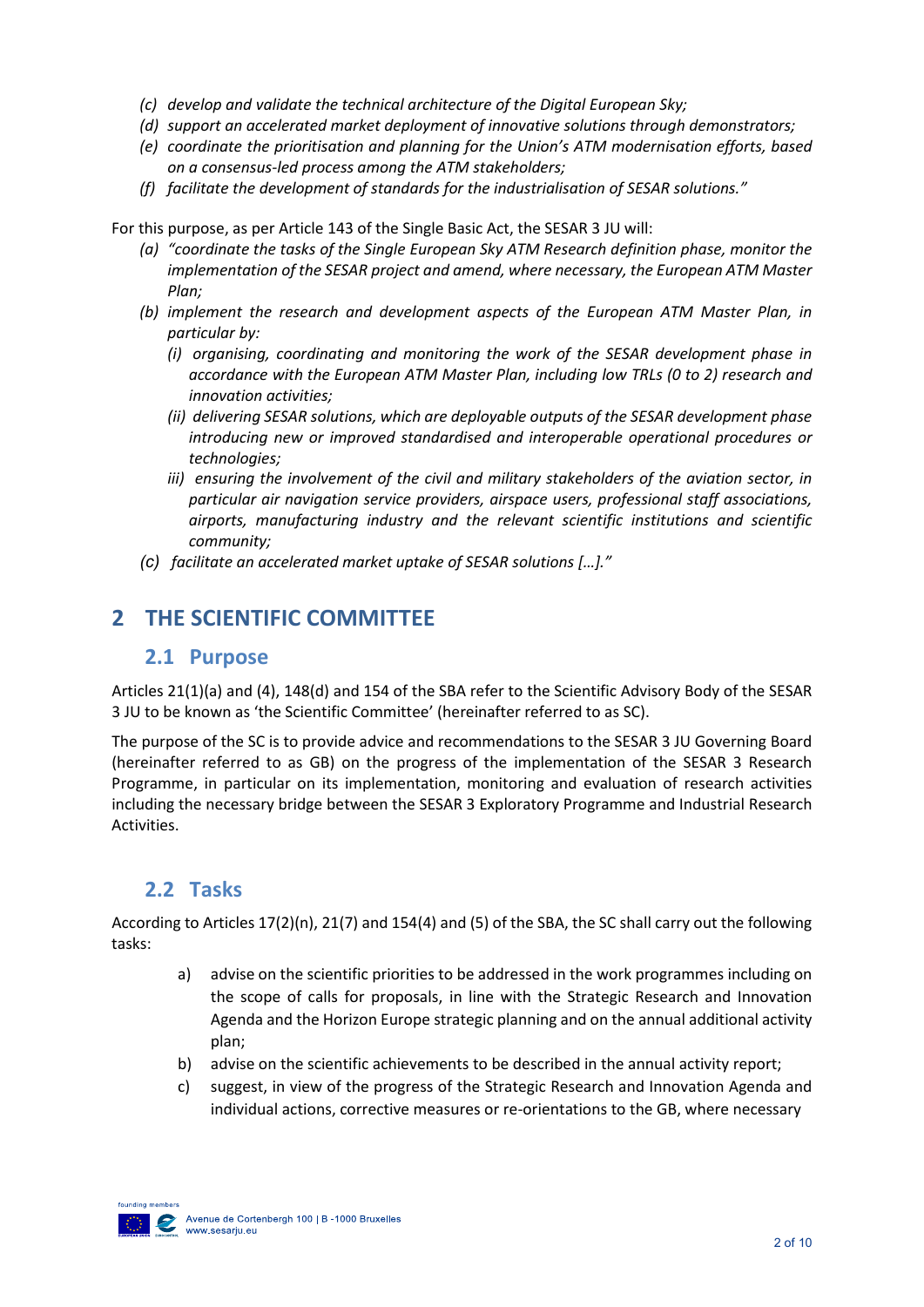- d) provide independent advice and scientific analysis on specific issues as requested by the GB, in particular as regards developments in adjacent sectors or to support the assessment of applications of potential associated members or contributing partners;
- e) advise on activities related to low TRLs (0 to 2) upon request of the GB and other bodies of SESAR 3 JU;
- f) collaborate with the relevant advisory bodies set up under Horizon Europe such as specific sector integration committees specifically set up between European partnerships under Horizon Europe to enable synergies
- g) help reviewing scientific papers for the SESAR Innovation Days, or being members of SESAR YSA Award Board or other ad-hoc research activities as requested by the SESAR 3 JU.

#### <span id="page-4-0"></span>**2.3 Members**

The SC shall consist of no more than fifteen permanent members. The SC shall elect its chair from amongst its members for a period of two years.

In order to be able to collectively cover the technical domains needed to make science-based recommendations to the SESAR 3 JU taking into account the climate, environmental and socioeconomic impact of such recommendations to SESAR 3JU, the SC members should reflect a balanced representation in terms of:

- recognised scientific experts covering the relevant disciplines and perspectives related to the ATM sector and its value chains,
- gender and geographical basis.

Members participate in the SC in their individual capacity and commit themselves to discuss the questions put forward and provide advice in their relevant fields of expertise to the best of their ability and in the best interest of the SESAR 3 JU. By means of signature of a declaration of confidentiality and absence of Conflict of Interest to give effect to Articles 33 and 42 of the SBA, in accordance with GB decision ref. GB(D)03-2021, they shall commit to act independently of any external pressure or influence.

The SC Members may not delegate their tasks to another person. Members may be replaced by candidates from the reserve list in the case of long-term illness or incapacity to attend meetings under the control of the SESAR 3 JU.

In accordance with Article 21(3) of the SBA, the members of the SC, as well as invited observers, shall be subject to the obligation of professional secrecy which, by virtue of the Treaties and the rules implementing them, applies to all members of the institutions and their staff, as well as to the Commission's rules on security regarding the protection of sensitive non-classified and Union classified information, laid down in Commission Decisions (EU, Euratom) 2015/443(31)and (EU, Euratom) 2015/444(32)respectively.

## <span id="page-4-1"></span>**2.4 Deliverables and reporting**

The agenda of meetings of the SC shall be made publicly available in a timely manner on the website of the SESAR 3 JU

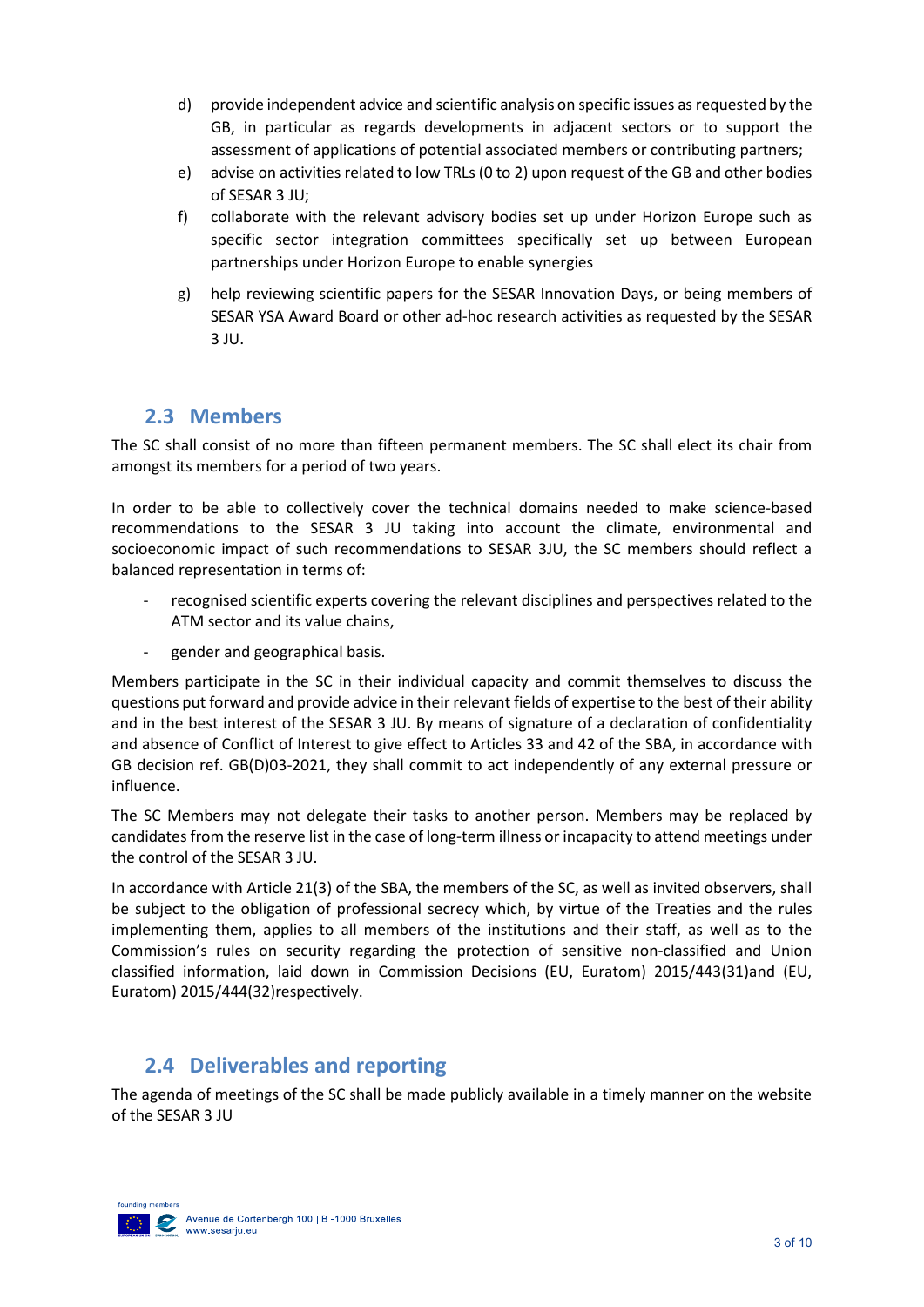After each meeting of the SC, its chairperson shall submit to the GB a report outlining the body's and its members' opinions on the matters discussed during the meeting. To the extent possible, the report shall be made publicly available on the website of the SESAR 3 JU.

The SC may, of its own initiative, advise the GB to consult it on specific points not covered by the tasks set out in Article 21(7) of the SBA and Section 2.2 of this Notice. To the extent possible, the report shall be made publicly available on the website of the SESAR 3 JU.

The SC members shall prepare and submit a collective annual report on the activities of the SC to the SESAR 3 JU Executive Director, suitable for inclusion in the Annual Activity Report of the Joint Undertaking.

The report shall provide recommendations on the research issues, consolidate their observations from the technical reviews while carrying out the above-mentioned tasks and provide opinion on the future directions of relevance to the SESAR 3 JU research programme. The annual report could also contain an abstract of the recommendations prepared for the GB on relevant research areas.

Each member shall actively contribute to the drafting of the above-mentioned report.

During the SC meetings, each member may be asked to organise, prepare and present a topic in the interest for the SC to execute its mandate.

The Scientific Committee may advise on request of the Governing Board and other bodies of the SESAR 3 Joint Undertaking, or on its own initiative, in particular on activities related to low TRLs (0 to 2).

## <span id="page-5-0"></span>**2.5 Meetings**

The SC shall meet at least twice a year.

Extraordinary meetings may be convened upon the Chairperson's own initiative after informing the Chairperson by the SESAR 3 JU GB and the SESAR 3 JU Executive Director.

The SC meetings may take place by audio conference, video conference or other means of communication. Alternatively, physical meetings shall normally take place in Brussels at the seat of the SESAR 3 JU.

#### **2.5.1 Reimbursement of expenses**

Members of the Scientific Committee do not receive remuneration. However, they are entitled to the reimbursement of their travel expenses directly connected with a physical meeting as per Section 2.5 above in accordance with Decision C([2](#page-5-2)007)5858<sup>2</sup> from the Scientific Committee Member's official address (or other point of departure — if explicitly agreed by SESAR 3 JU before the travel arrangements are fixed) to the place of the meeting(s) and back.

#### <span id="page-5-1"></span>**2.6 Selection, appointment and duration**

Based on the applications received from the Call of Expression of Interest (CEI) and the nominations from the States Representatives Group, the Executive Director of the SESAR 3 JU will prepare (with the support of the JU programme office) a list of all candidates eligible to become members of the SC on the basis of the eligibility criteria.

<span id="page-5-2"></span><sup>&</sup>lt;sup>2</sup> Commission Decision C(2007)5858 of 5 December 2007 establishing rules on the reimbursement of expenses incurred by people from outside the Commission invited to attend meetings in an expert capacity (available at: http://ec.europa.eu/research/participants/data/ref/h2020/other/experts\_manual/regl\_experts\_en.pdf).

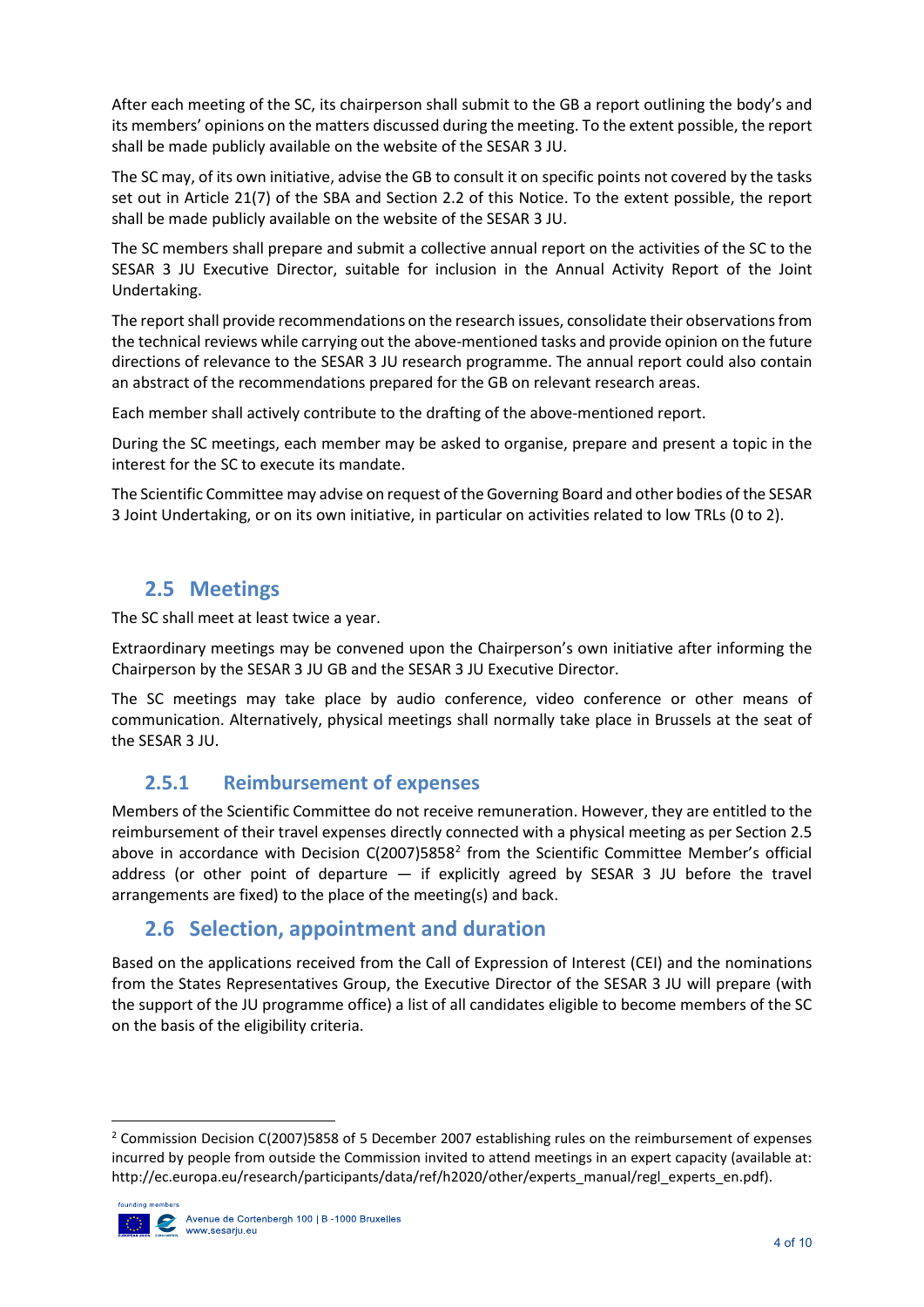An evaluation panel composed of around seven (7) members including members of the SESAR 3 GB, statutory staff of the SESAR 3 JU and representatives of the European Commission will carry out an objective assessment of the eligible candidates applications, based on the assessment criteria.

The evaluation panel will establish a draft shortlist of up to 15 candidates who are considered best suited as well as a reserve list of at least 5 further candidates (in case of appointment from such reserve list, precedence shall be given to higher ranked candidates).

The Chair of the GB (in cooperation with the SESAR 3 JU Executive Director) will present the results of the selection process to the GB in the form of a draft short-list of selected candidates, a draft reserve list and a full record of candidates not included in the lists as well as candidates deemed ineligible.

Based on the lists established by the evaluation panel, the GB will appoint the Members of the SC and approve the reserve list.

Members of the SC will be appointed for a 4-year term. Upon recommendation by the SESAR 3 JU Executive Director, the GB may decide to renew the appointment for an additional term of up to 4 years.

The approved reserve list will be valid for the duration of the term, including any subsequent renewal, of the appointed SC. In case of a vacancy, the GB will, subject to continuing eligibility check, appoint a new member from the reserve list for a period of 4 years or for the rest of the duration of the aforementioned term, whichever is the earliest. The SESAR 3 JU may consider, where appropriate, to launch a further CEI to ensure the continuity of tasks of the SC, after the expiry of the first term of appointment.

Before appointment, all members of the SC shall be required to complete a declaration of confidentiality as well as a commitment to disclose any actual or potential conflict of interest according to the procedure established by the GB to give effect to Articles 33 and 42 of the Single Basic Act.

# <span id="page-6-1"></span><span id="page-6-0"></span>**3 CALL FOR EXPRESSION OF INTEREST**

## <span id="page-6-3"></span>**3.1 Objective**

The SESAR 3 JU is looking for highly skilled and positive open-minded external experts (scientists) with innovative vision, independent of their employment organisation and familiar with the European Air Traffic Management objectives.

To this end, the SESAR 3 JU hereby invites suitably qualified and motivated individuals to apply as external experts to be part of the SESAR 3 JU SC.

## <span id="page-6-2"></span>**3.2 Technical domains covered**

In particular, the expertise of the members of the SC shall comprise at least one of the following ATM technical domains for assessment of scientific excellence:

- **Air vehicle operations**  including U-space, higher airspace operations, special purpose missions, ATM-UTM integration, urban air mobility, etc.;
- **Communications, Navigation & Surveillance Services**  in particular, service & technical evolution, support for new entrants & use of spectrum;
- **Air Traffic & Aviation Information Services** including Human Performance & Human Factors, Flight, Surveillance & Information

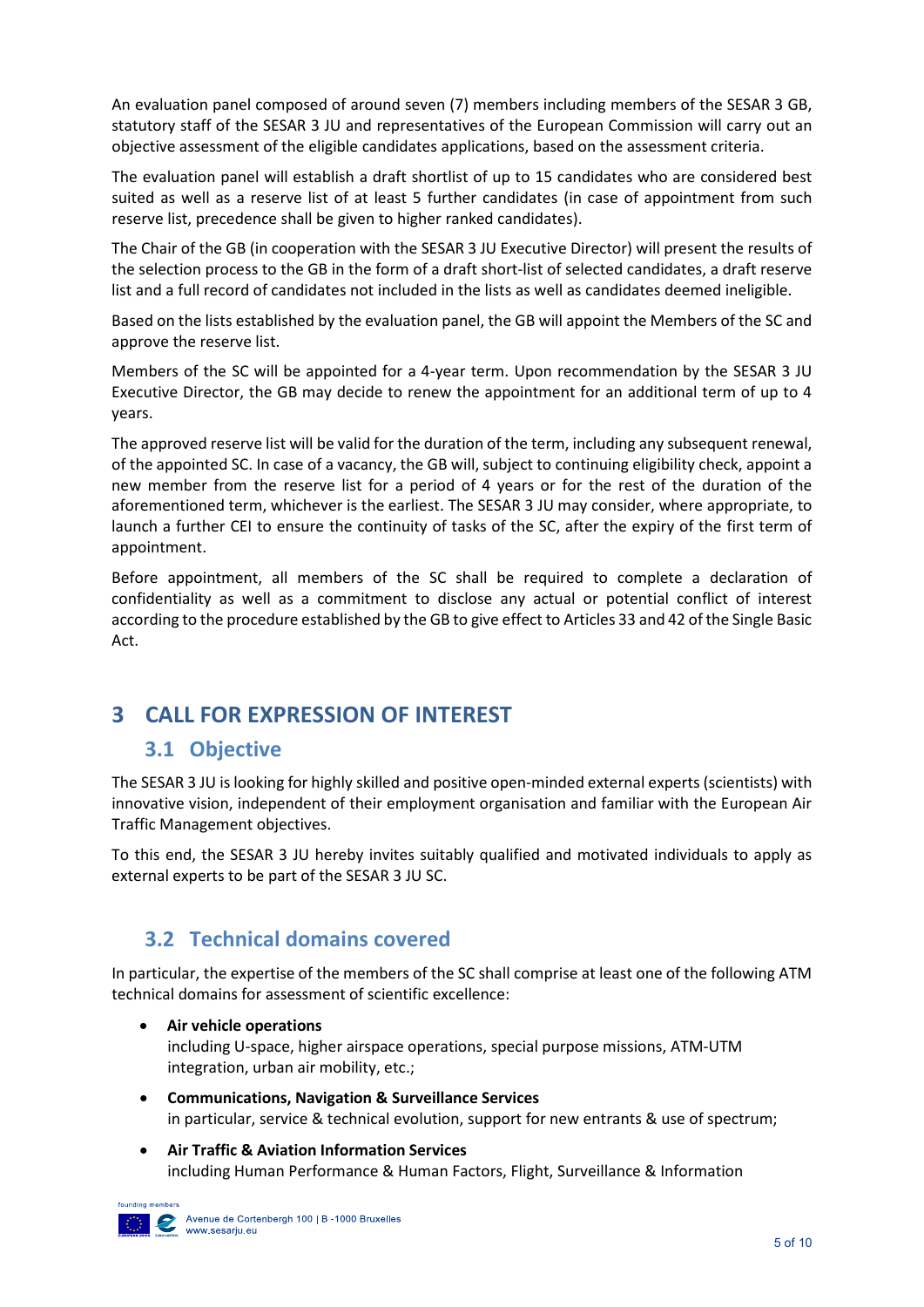processing, Machine Learning & Artificial Intelligence, Automation & Autonomy & serviceoriented design;

- **High Performing airports** including Total Airport Management 'airside & landside' and Multimodal integration in support of door-to-door mobility;
- **Network & Traffic Flow management** including ATFM, Network & Airspace Management , ATM Architecture etc.;
- **Meteorology, Environment & Sustainability for aviation**
- **ATM Performance** including ATM scalability & resilience, simulation & data analytics in ATM etc.;
- **Safety, & (Cyber)-Security in ATM**
- **Legal & regulatory aviation** including data science, framework, data access, standards

without precluding a candidate from proposing an additional domain, which can be of interest to the SESAR 3 JU.

Note: expertise on **Civil/military operations** would also be considered an asset.

## <span id="page-7-0"></span>**3.3 General description of the procedure**

#### <span id="page-7-1"></span>**3.3.1 Information and documents to be provided (content of applications)**

Interested individuals should send an application composed of the following documents:

- 1. **a Letter of interest** (see Annex I) with their full contact details and the list of specific fields indicated at Section [3.2](#page-6-2) in which they have expertise ;
- 2. a **Declaration on their honour** (see Annex II), stating that they are not in one of the situations of exclusion listed at Articles 136 and 137 of the Financial Regulation . It is to be duly signed and dated by an authorised representative. In case of doubt, they may be requested to provide supporting evidence of non-exclusion.

Supporting evidence **for the evaluation** of the selection criteria **are indicated at Section [4.2;](#page-9-3)**

- 3. a **Curriculum Vitae (CV)** in the Europass format (available on the following website: [http://europass.cedefop.europa.eu\)](http://europass.cedefop.europa.eu/) in English;
- 4. **List of scientific publications** in books and peer-reviewed journals, including abstracts of the 10 most relevant articles.

The SESAR 3 JU reserves the right to request any documentary evidence it deems necessary in order to verify experts' skills and knowledge.

Please note that it is the responsibility of the expert to inform the SESAR 3 JU immediately of any changes to their administrative and technical details which would result in a change to their original application.

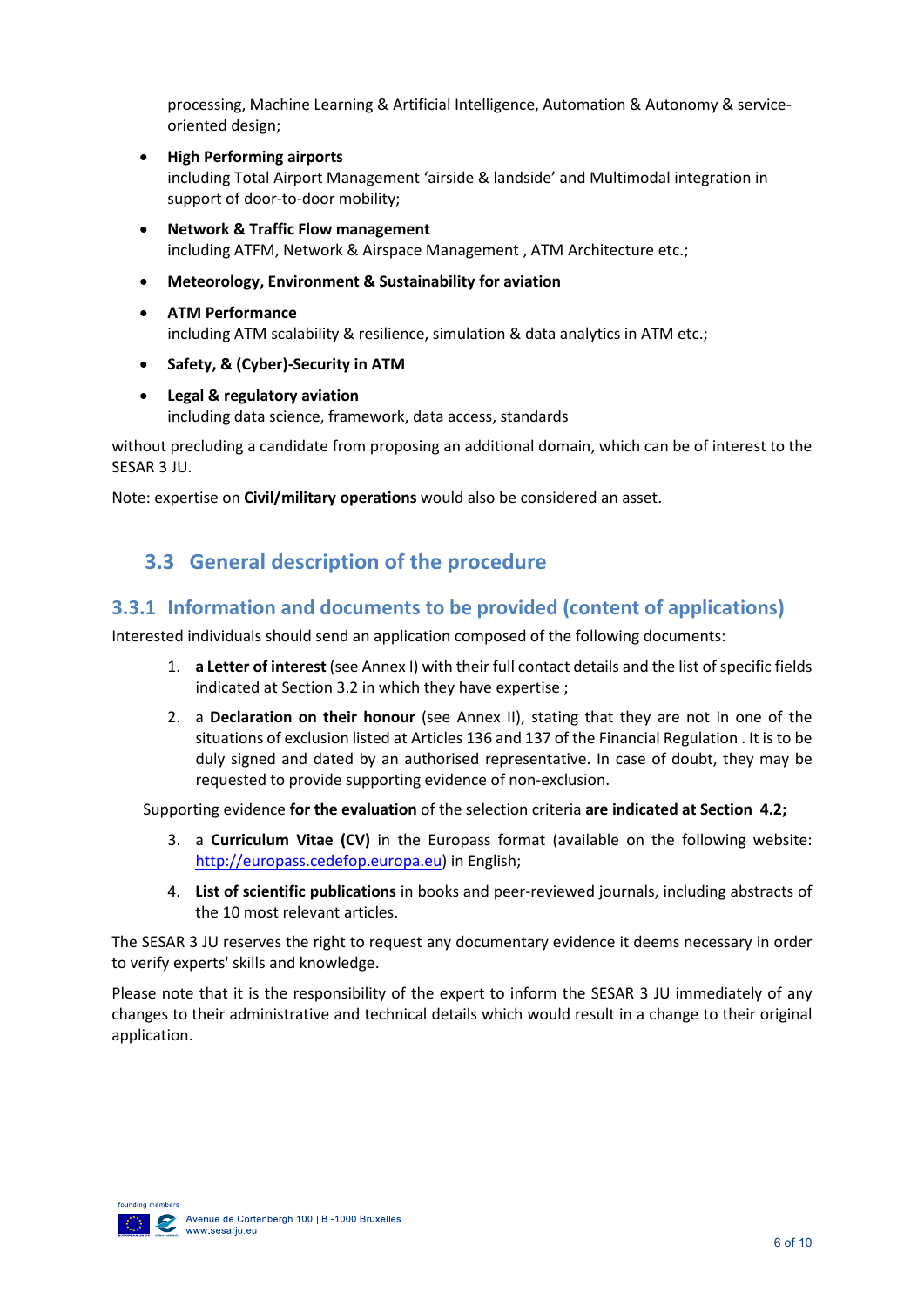#### <span id="page-8-0"></span>**3.3.2 Submission of Application for call for expression of interest and evaluation of candidates proposed by the States' Representatives Group**

Individuals interested in performing the tasks as described in Section 2, with expertise in the fields listed in section 3.2 and complying with the requirements set in Sections [4.1](#page-9-1) and [4.2](#page-9-3) , are invited to submit an expression of interest in accordance with the rules set out in this notice, in one of the official languages of the European Union by electronic means at the following address: [scientificcommittee@sesarju.eu.](mailto:scientificcommittee@sesarju.eu)

In accordance with Article 21(4) of the SBA, the GB shall take into consideration the potential candidates proposed by the States' Representatives Group. The evaluation of the candidates proposed by the States' Representatives group will be carried out by applying criteria in Section 4 of this notice of call for expression of interests.

#### <span id="page-8-1"></span>**3.3.3 Inclusion in the list of experts**

The objective of this call for expressions of interest is to set up a list of external experts. On the basis of the evaluation of application as set out in Section 4, the SESAR 3 JU will draw up a ranking of experts, in accordance with Section 2.6 of this notice of call for expression of interests.

Based on the lists established by the evaluation panel, the GB will appoint the Members of the SC and approve the reserve list.

Inclusion on the list entails no obligation on the part of the SESAR 3 JU concerning the conclusion of contracts.

The list resulting from this notice will be valid for 8 years from the dispatch of this notice and used exclusively for the execution of the tasks within the fields described in Section [3.2](#page-6-2) under the SC mandate.

#### <span id="page-8-2"></span>**3.3.4 Appointment as Scientific Committee Member**

In accordance with Article 21(4) of the SBA, the SESAR 3 JU GB shall appoint the members of the SC following this open Call for Expression of interests. In order to be appointed, experts shall be included in the list in accordance with above Sections 2.6, 3.3.2 and 3.3.3

The Selection Panel of the SESAR 3 JU will select experts as members of SC on the basis of their scientific and academic skills, experience and knowledge required for the achievement of the objectives of the SC (as described in Section [2\)](#page-3-0) and in accordance with the principles of nondiscrimination, equal treatment and absence of conflict of interests.

In addition to initially appointed members, external experts of the reserve list may be invited to become members of the SESAR 3 JU SC if at any time a member leaves (see section [3.3.3\)](#page-8-1) or when vacancies arise.

#### <span id="page-8-3"></span>**3.3.5 Indicative timetable**

Interested parties may submit an application until 31 May 2022.

| Milestone                                                                                                                               | <b>Deadline</b> |
|-----------------------------------------------------------------------------------------------------------------------------------------|-----------------|
| Date of shipment of this call to the dedicated<br>Secretariat General email address for<br>publication in the Official Journal S series | 12 April 2022   |
| Closing date for submission of applications                                                                                             | 31 May 2022     |
| Indicative date of the information on the End August 2022<br>outcome of the evaluation                                                  |                 |

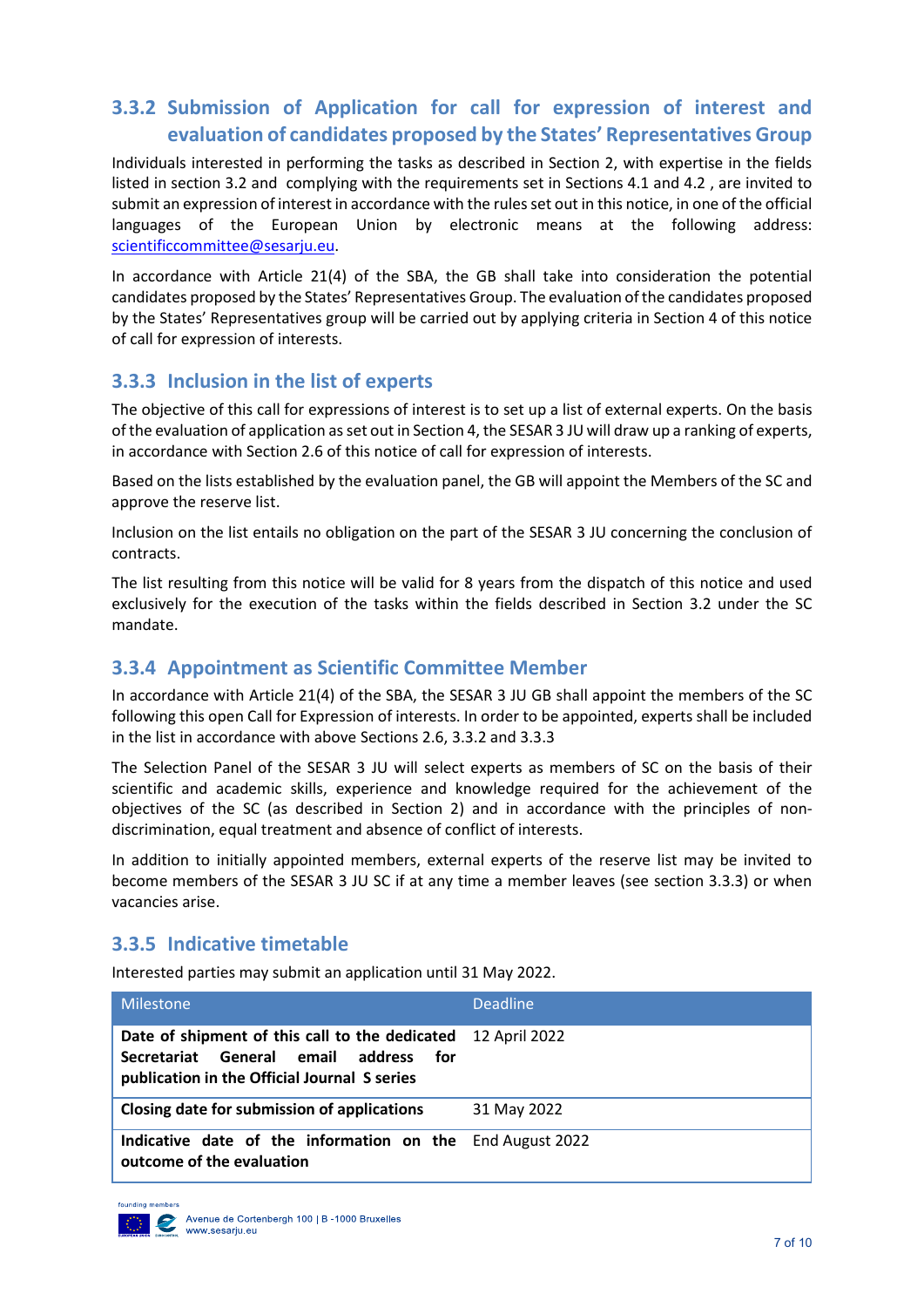**Indicative date for the 1st SC meeting** 15 September 2022

**Validity of the list Validity of the list** (8 years from dispatch of notice)

## <span id="page-9-0"></span>**4 EVALUATION OF APPLICATIONS**

Applications received will be assessed in the light of exclusion, eligibility and selection criteria.

#### <span id="page-9-1"></span>**4.1 Exclusion criteria**

The applicants, must provide a **Declaration on honour** (see Annex II), duly signed and dated, stating that they are not in one of the situations defined in articles 136 and 137 of the Financial Regulation  $(FR)^3$  $(FR)^3$ .

*N. B.: In case of a doubt experts may be requested to provide supporting evidence of non-exclusion.*

## <span id="page-9-2"></span>**4.2 Eligibility criteria**

Candidates must demonstrate 'Scientific Excellence' through a minimum of 10 years of relevant research or industry experience after obtaining a degree and minimum of 5 years of experience of managing/organising/participating in research projects, involving partners from Research Centres, Universities, European Research Organisations, ANSPs and industry.

Candidates must have a degree in a relevant scientific area, preferably also at post graduate level, as well as an established reputation through demonstrable expertise in Air Transport, ATM, UTM and associated specialities and ideally have contributed to similar high level advisory bodies demonstrating the ability to look for consensus and to provide synthetic, wide-spectrum analyses.

Candidates must be a citizen of one of one of the Member States of the European Union or one of the Countries associated to Horizon Europe programme, in accordance with Article 16 of Regulation (EU) of the Council and of the Parliament on the Framework Programme for Research and Innovation, laying down its rules for participation and dissemination, and repealing Regulations (EU) No 1290/2013 and (EU) No 1291/2013.

For the purpose of participation in the GB, the Chair or its alternate of the SC shall not occupy the position of Member or permanent observer of the GB.

## <span id="page-9-3"></span>**4.3 Selection criteria**

Eligible expressions of interest will be subject to a comparative evaluation against the following criteria:

• Proven '*scientific excellence'* and significant experience with EU reputation related to at least one relevant '*ATM technical domains'*.

<span id="page-9-4"></span> <sup>3</sup> Regulation (EU, Euratom) No 1046/2018 of the European Parliament and of the Council of 18 July 2018 on the financial rules applicable to the general budget of the Union, amending Regulations (EU) No 1296/2013, (EU) No 1301/2013, (EU) No 1303/2013, (EU) No 1304/2013, (EU) No 1309/2013, (EU) No 1316/2013, (EU) No 223/2014, (EU) No 283/2014, and Decision No 541/2014/EU and repealing Regulation (EU, Euratom) No 966/2012.

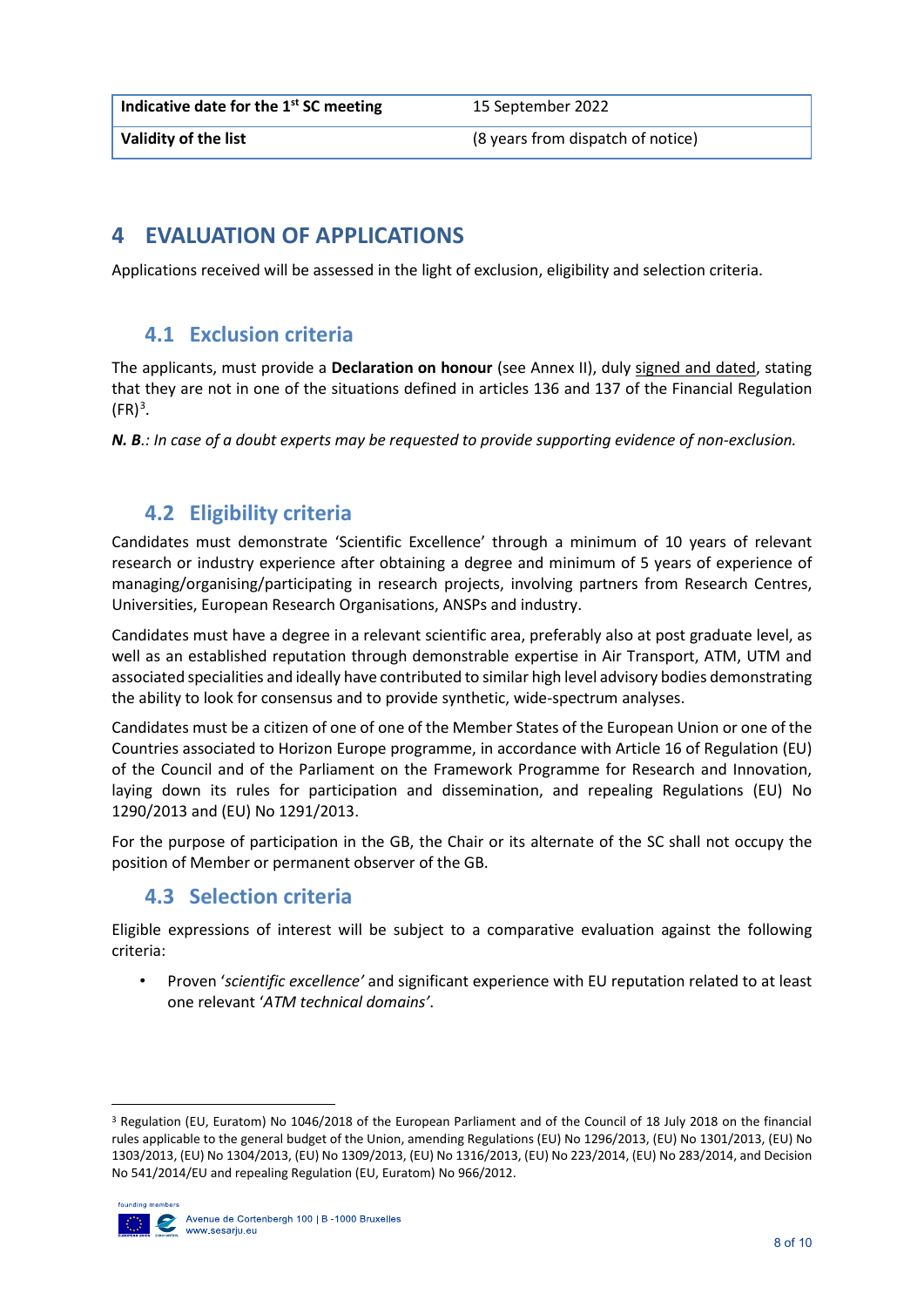- Professional experience including organisational and management experience in research projects in a multidisciplinary environment including the transfer of research results towards industrialisation.
- Ability to communicate in spoken and written English.

where '*Scientific Excellence*' is defined, a minimum of 5 years of experience of managing/organising/participating in research projects, involving partners from Research Centres, Universities, European Research Organisations, ANSPs and industry as criterion complementing the minimum requirements for the eligibility is required.

Only experts complying with all the criteria, and reaching at least the minimum total and individual thresholds, will be included in the list.

| <b>Criteria</b>                                                                                                                                                                                                                                                                                                                         | <b>Maximum</b><br><b>Individual</b><br><b>Scoring</b> | <b>Minimum</b><br>threshold |
|-----------------------------------------------------------------------------------------------------------------------------------------------------------------------------------------------------------------------------------------------------------------------------------------------------------------------------------------|-------------------------------------------------------|-----------------------------|
| Proven 'scientific excellence' and significant experience with EU<br>reputation related to at least one relevant 'ATM technical<br>domains', considering:                                                                                                                                                                               | 60                                                    | 40                          |
| the demonstration of a clear understanding of the global<br>$\bullet$<br>state-of-art in their field of expertise (including outside air<br>transport or aviation where relevant).                                                                                                                                                      |                                                       |                             |
| Professional experience including organisational and management<br>experience in research projects in a multidisciplinary environment<br>including the transfer of research results towards industrialisation:<br>the competencies and expertise necessary to make<br>$\bullet$<br>relevant and impactful science-based recommendations | 30                                                    | 20                          |
| to the SESAR 3 JU.                                                                                                                                                                                                                                                                                                                      |                                                       |                             |
| Ability to communicate in spoken and written English                                                                                                                                                                                                                                                                                    | 10                                                    | 7                           |
| <b>Total scoring</b>                                                                                                                                                                                                                                                                                                                    | 100                                                   | 70                          |

Note:

Relevant ATM technical domains for assessment of scientific excellence are the ones described in section 3.2

- expertise on **Civil/military operations** would also be considered an asset, as well as a track record of valorisation of research and/or the transfer of science and innovation results into market applications for uptake

In accordance with Article 21(2) of the SBA, final section and subsequent appointment by the GB will be subject to achieving, as close as practicable, a balanced representation in terms of gender and geography as well as maintaining the collective competence to cover all aspects of the scope of the SESAR 3 JU.

# <span id="page-10-0"></span>**5 EQUAL OPPORTUNITY**

The SESAR 3 JU applies the EU policy of equal opportunities and accepts applications without distinction on the grounds of age, race, political, philosophical or religious conviction, gender or sexual orientation and regardless of disabilities, material status or family situation.